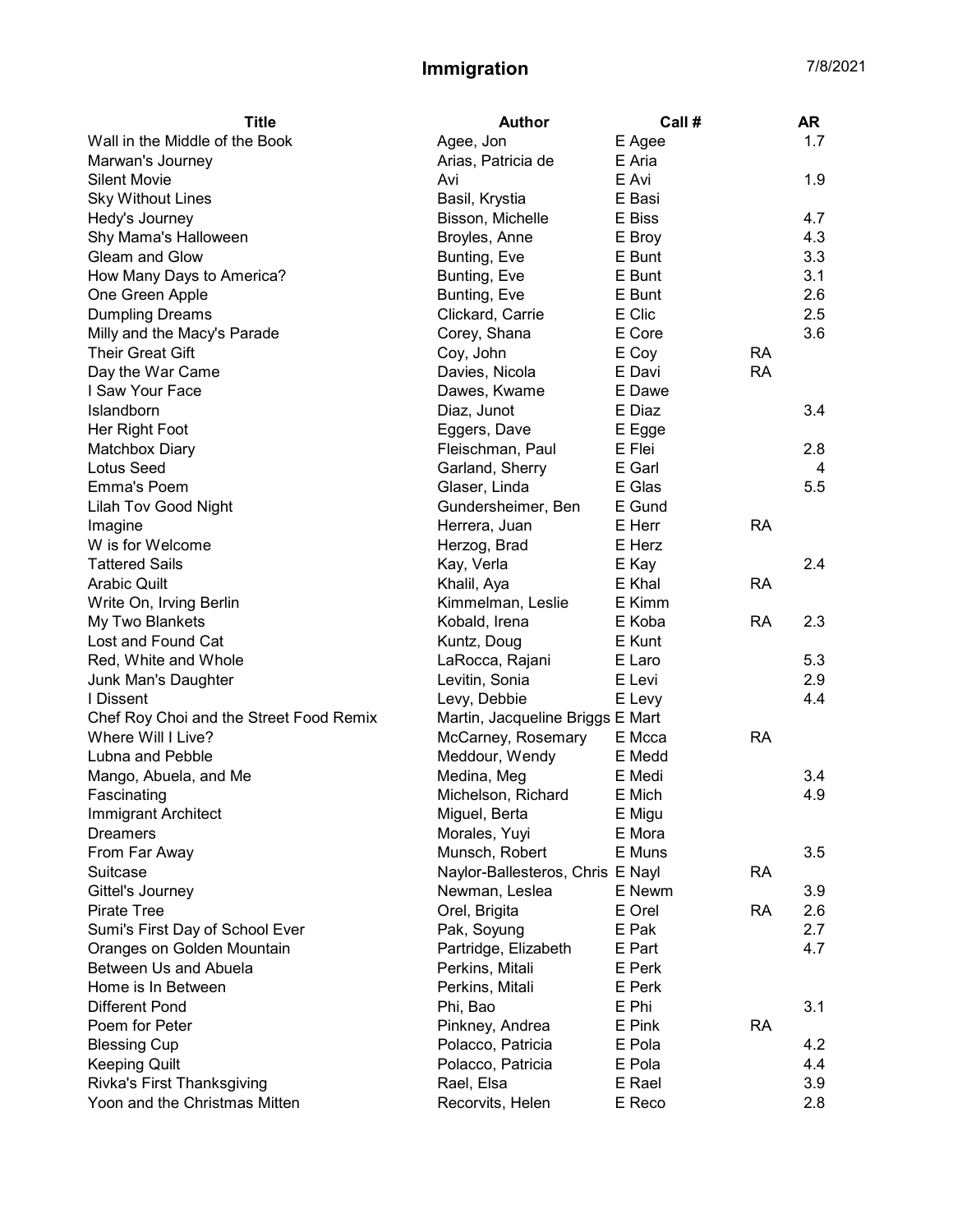| <b>Title</b>                                                          | <b>Author</b>      | Call#     |           | AR  |
|-----------------------------------------------------------------------|--------------------|-----------|-----------|-----|
| Watch Me                                                              | Rishards, Doyin    | E Rich    |           |     |
| <b>Stepping Stones</b>                                                | Ruurs, Margriet    | E Ruur    |           | 3.2 |
| Journey                                                               | Sanna, Francesca   | E Sann    |           |     |
| Grandfather's Journey                                                 | Say, Allen         | E Say     |           | 3.6 |
| How I Learned Geography                                               | Shulevitz, Uri     | E Shul    |           | 4.4 |
| Adrift at Sea                                                         | Skrypuch, Marsha   | E Skry    |           |     |
| <b>Color Collector</b>                                                | Solis, Nicholas    | E Soli    |           |     |
| Not This Turkey!                                                      | Steinberg, Jessica | E Stei    |           | 3.7 |
| <b>Balloons Over Broadway</b>                                         | Sweet, Melissa     | E Swee    |           | 5.4 |
| Pancho Rabbit and the Coyote                                          | Tonatiuh, Duncan   | E Tona    | RA        | 3.8 |
| Someone New                                                           | Twiss, Jill        | E Twis    | <b>RA</b> |     |
| Sugar in Milk                                                         | Umrigar, Thrity    | E Umri    | <b>RA</b> |     |
| Watercress                                                            | Wang, Andrea       | E Wang    | <b>RA</b> |     |
| Migrants                                                              | Watanabe, Issa     | E Wata    |           |     |
| Piece of Home                                                         | Watts, Jeri        | E Watt    |           | 3.6 |
| <b>Streets of Gold</b>                                                | Wells, Rosemary    | E Well    |           | 4.7 |
| My Name is Sangoel                                                    | Williams, Karen    | E Will    |           | 3.2 |
| Oscar's American Dream                                                | Wittenstein, Barry | E Witt    |           |     |
| <b>Most Beautiful Thing</b>                                           | Yang, Kao          | E Yang    |           |     |
| <b>Ghost Train</b>                                                    | Yee, Paul          | E Yee     |           | 4.6 |
| Song for Ba                                                           | Yee, Paul          | E Yee     |           | 4.8 |
| Coolies                                                               | Yin                | E Yin     |           | 4.8 |
| Ellis Island                                                          | DeGezelle, Terri   | J.304.8   |           | 3.8 |
| What Was Ellis Island                                                 | Demuth, Patricia   | J.304.8   |           | 5.6 |
| I Was Dreaming to Come to America: Memories fr Lawlor, Veronica       |                    | J304.8    |           | 6.2 |
| Across America on an Emigrant Train                                   | Murphy, Jim        | J.304.8   |           | 7.8 |
| Island of Hope: The Story of Ellis Island and the Jot Sandler, Martin |                    | J304.8    |           | 7.9 |
| Ellis Island Time Capsule                                             | Hanel, Rachael     | J 304.873 |           |     |
| A Refugee's Journey from Bhutan                                       | Barghoorn, Linda   | J305      |           | 5.2 |
| A Refugee's Journey from Colombia                                     | Barghoorn, Linda   | J305      |           | 5.1 |
| A Refugee's Journey from El Salvador                                  | Barghoorn, Linda   | J305      |           | 4.7 |
| A Refugee's Journey from Eritrea                                      | Barghoorn, Linda   | J305      |           | 4.9 |
| A Refugee's Journey from Somalia                                      | Barghoorn, Linda   | J305      |           | 5.2 |
| My New Home after Syria                                               | Barghoorn, Linda   | J305      |           | 4.8 |
| Returning to Afghanistan                                              | Barghoorn, Linda   | J305      |           | 5.1 |
| A Refugee's Journey from Guatemala                                    | Hudak, Heather     | J 305     |           | 5   |
| A Refugee's Journey from Iran                                         | Hudak, Heather     | J305      |           | 4.9 |
| A Refugee's Journey from Yemen                                        | Hudak, Heather     | J305      |           | 4.9 |
| My New Home After Yemen                                               | Hudak, Heather     | J 305     |           |     |
| Returning to Guatemala                                                | Hudak, Heather     | J 305     |           | 4.5 |
| A Refugee's Journey from Afghanistan                                  | Mason, Helen       | J305      |           |     |
| A Refugee's Journey from Syria                                        | Mason, Helen       | J305      |           |     |
| A Refugee's Journey from Iraq                                         | Rodger, Ellen      | J305      |           |     |
| A Refugee's Journey from Myanmar                                      | Rodger, Ellen      | J305      |           | 5   |
| A Refugee's Journey from Nigeria                                      | Rodger, Ellen      | J305      |           | 4.6 |
| A Refugee's Journey from South Sudan                                  | Rodger, Ellen      | J305      |           | 4.8 |
| A Refugee's Journey from the Democratic Republic Rodger, Ellen        |                    | J305      |           |     |
| A Refugee's Journey from Ukraine                                      | Rodger, Ellen      | J305      |           | 4.8 |
| Hoping for a Home After Myanmar                                       | Rodger, Ellen      | J 305     |           | 4.7 |
| My New Home After Iraq                                                | Rodger, Ellen      | J 305     |           | 4.8 |
| Making it Home                                                        | Making             | J 305.23  |           | 6.2 |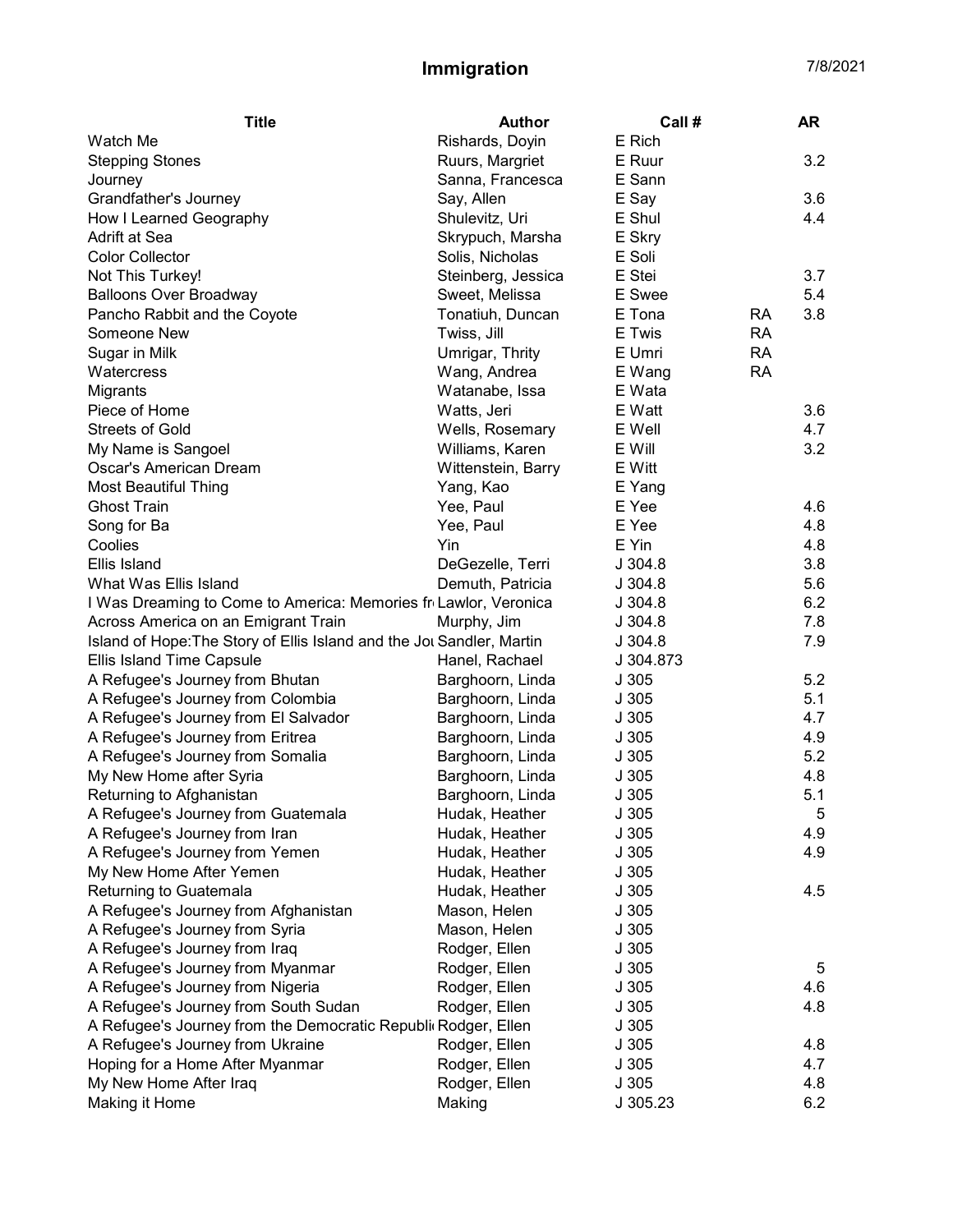| <b>Title</b>                                  | <b>Author</b>         | Call #              | AR  |
|-----------------------------------------------|-----------------------|---------------------|-----|
| Immigrants Who Led the Way                    | Smith-Llera, Danielle | J 305.9             | 5.7 |
| Life on Ellis Island                          | Rebman, Renee         | J 325.73            | 9.3 |
| <b>United Nations</b>                         | Tarsitano, Frank      | J 341.23            | 8.2 |
| Lipman Pike                                   | Michelson, Richard    | J 796.357           | 4.7 |
| D is for Democracy                            | Grodin, Elissa        | J 973               | 7.3 |
| <b>German Americans</b>                       | Ashbrock, Peg         | J 973.04            | 7.8 |
| <b>African Americans</b>                      | Bowen, Richard        | J 973.04            | 7.1 |
| Japanese Americans                            | Contino, Jennifer     | J 973.04            | 8   |
| <b>Cuban Americans</b>                        | Hahn, laura           | J 973.04            | 7.5 |
| <b>Irish Americans</b>                        | Haugen, Brenda        | J 973.04            | 7.6 |
| <b>Chinese Americans</b>                      | Lingen, Marissa       | J 973.04            | 7.6 |
| <b>Polish Americans</b>                       | Lock, Donna           | J 973.04            | 7.6 |
| <b>Mexican Americans</b>                      | Wade, Linda           | J 973.04            | 6.3 |
| Sailing on the Mayflower                      | Rusick, Jessica       | J 974.4             | 4.3 |
| Ellis Island                                  | Britton, Tamara       | J 974.7             | 5.7 |
| What Is the Statue of Liberty                 | Holub, Joan           | J 974.7             | 6   |
| Statue of Liberty                             | Marcovitz, Hal        | J 974.7             | 8.4 |
| <b>Liberty Rising</b>                         | Shea, Pegi            | J 974.7             | 6.8 |
| Women of the West                             | Kalman, Bobbie        | J 978               | 6   |
| Kitten Trouble                                | Bruel, Nick           | J Fantasy Brue 12   |     |
| City of the Plague God                        | Chadda, Sarwat        | J Fantasy Chad      | 4.5 |
| When Stars are Scattered                      | Jamieson, Victoria    | J GN Jami           |     |
| Kirsten Learns a Lesson                       | Shaw, Janet           | J History Amer Kirs | 4   |
| Meet Kirsten                                  | Shaw, Janet           | J History Amer Kirs | 3.8 |
| Rebecca and Ana                               | Greene, Jacqueline    | J History Amer Rebe | 4.6 |
| Escape from Home                              | Avi                   | J History Avi 1     | 4.7 |
| Beyond the Western Sea                        | Avi                   | J History Avi 2     |     |
| Lucky Broken Girl                             | Behar, Ruth           | J History Beha      |     |
| Journal of Otto Peltonen, a Finnish Immigrant | Durbin, William       | J History Durb      | 6   |
| House of Tailors                              | Giff, Patricia Reilly | J History Giff      | 4.9 |
| Maggie's Door                                 | Giff, Patricia Reilly | J History Giff      | 5   |
| Refugee                                       | Gratz, Alan           | J History Grat      |     |
| Uprising                                      | Haddix, Margaret      | J History Hadd      | 5.6 |
| Letters from Rifka                            | Hesse, Karen          | J History Hess      | 4.2 |
| <b>Breaking Through</b>                       | Jimenez, Francisco    | J History Jime      | 5.3 |
| Inside Out and Back Again                     | Lai, Thanhha          | J History Lai       |     |
| Annie's Promise                               | Levitin, Sonia        | J History Levi      | 4.3 |
| Last of the Name                              | Parry, Rosanne        | J History Parr      |     |
| Chantrea Conway's Story                       | Pastore, Clare        | J History Past      | 4.3 |
| Bread and Roses, Too                          | Paterson, Katherine   | J History Pate      | 4.9 |
| Dead Man's Gold and Other Stories             | Yee, Paul             | J Horror Yee        | 5.9 |
| <b>Captive Witness</b>                        | Keene, Carolyn        | J Mystery Keen 64   | 5.4 |
| Immigration: Thematic Unit                    | Thematic              | J Pro 348.8         |     |
| Tunes That Teach American History             | Sheldon, Ken          | J Pro 973           |     |
| Caravan to the North                          | Argueta, Jorge        | J Reality Argu      |     |
| Only Road                                     | Diaz, Alexandra       | J Reality Diaz      |     |
| <b>Wild Girl</b>                              | Giff, Patricia Reilly | J Reality Giff      | 4.3 |
| Drita, My Homegirl                            | Lombard, Jenny        | J Reality Lomb      | 3.9 |
| Fish                                          | Matthews, L.S.        | J Reality Matt      | 5.4 |
| <b>Without Refuge</b>                         | Mitchell, Jane        | J Reality Mitc      |     |
| Sophie Tracks a Thief                         | Rue, Nancy            | J Reality Rue 8     | 4.7 |
|                                               |                       |                     |     |